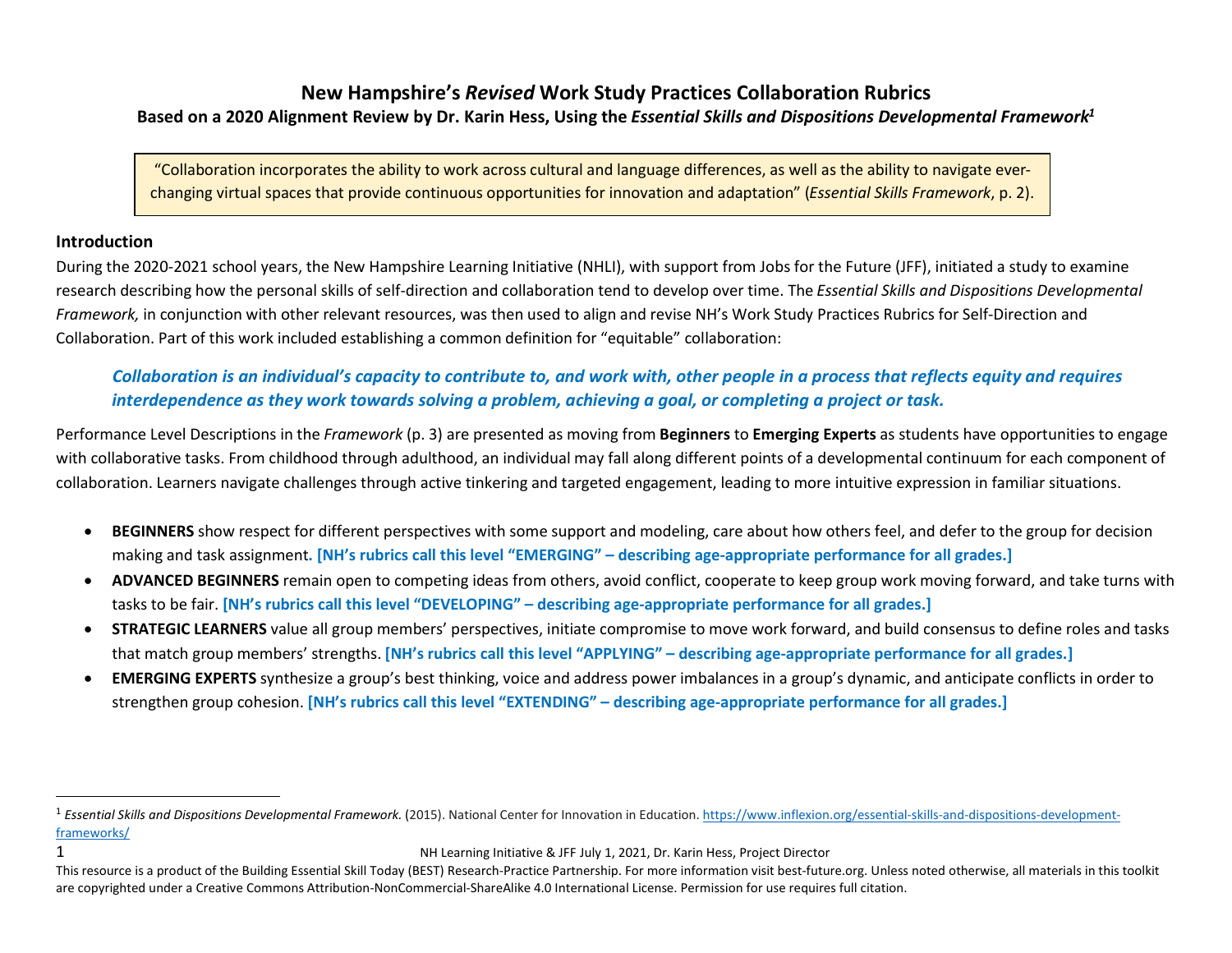Below are a few other distinctions about these rubrics that users may be interested to know.

- These rubrics were designed primarily for instruction/formative feedback, peer-assessment, and self-reflection, and not simply to derive a score. This approach makes them more "kid friendly" than many other rubrics. Students who field tested the earlier self-direction rubrics agreed.
- Unlike most rubrics used today in schools, all performance level descriptors are stated in the positive to describe what a student CAN do at that level, not what they can't do (which makes self-assessment less punitive and more instructive). Positive wording reflects skills that develop over time.
- Rubric descriptors are cumulative across performance levels: "I can also..." means that in addition to a lower, adjacent level descriptor, I can also do this.
- Distinctions between rubric wording used at some lower performance levels: "with prompting" (teacher directly reminds, intervenes in the moment) versus "with guidance" (teacher models or provides a process to follow).
- Clarifying rubric wording: "Evaluating" (identify strengths/weaknesses of progress or decisions) versus "assessing" (using success criteria at the end).
- Each of the 5 components of collaboration has a focus question describing a specific aspect of collaboration. [See table below.] Teachers using these rubrics may choose to teach and assess one or more collaboration component at a given time, as appropriate to the learning task. For example, a teacher might begin with developing communication skills and equitable sharing, before moving from whole class to small group work.

| <b>Focus of each Component</b>               | <b>Focus Question for Each Collaboration Components</b>                                                         |  |
|----------------------------------------------|-----------------------------------------------------------------------------------------------------------------|--|
|                                              |                                                                                                                 |  |
| Reflecting on My Role in a Group             | <b>SELF-AWARENESS &amp; PERSONAL RESPONSIBILITY</b>                                                             |  |
|                                              | How am I building on my strengths, interests, and experiences when planning group tasks and working on my part? |  |
| <b>Equitably Sharing Ideas</b>               | <b>COMMUNICATING</b>                                                                                            |  |
|                                              | Do I contribute my ideas clearly, listen respectfully, and encourage the participation of all group members?    |  |
| <b>Working through Group</b>                 | <b>DECISION-MAKING &amp; PROBLEM SOLVING</b>                                                                    |  |
| <b>Differences or Personal Challenges</b>    | How do I show that I value perspectives of others and am willing to work with others to resolve conflicts       |  |
|                                              | between members or my personal challenges?                                                                      |  |
| <b>Individual &amp; Group Effort Towards</b> | <b>CONTRIBUTING &amp; SUPPORTING</b>                                                                            |  |
| Quality                                      | Do I contribute to group expectations by providing feedback on the work and ideas of others, completing my      |  |
|                                              | tasks, and assessing the quality of our results?                                                                |  |
| <b>Evaluating Group Processes</b>            | <b>MONITORING &amp; ADAPTING</b>                                                                                |  |
|                                              | How do the members of my group evaluate our progress and determine when and how we should modify our            |  |
|                                              | approach to benefit the group?                                                                                  |  |

2 NH Learning Initiative & JFF July 1, 2021, Dr. Karin Hess, Project Director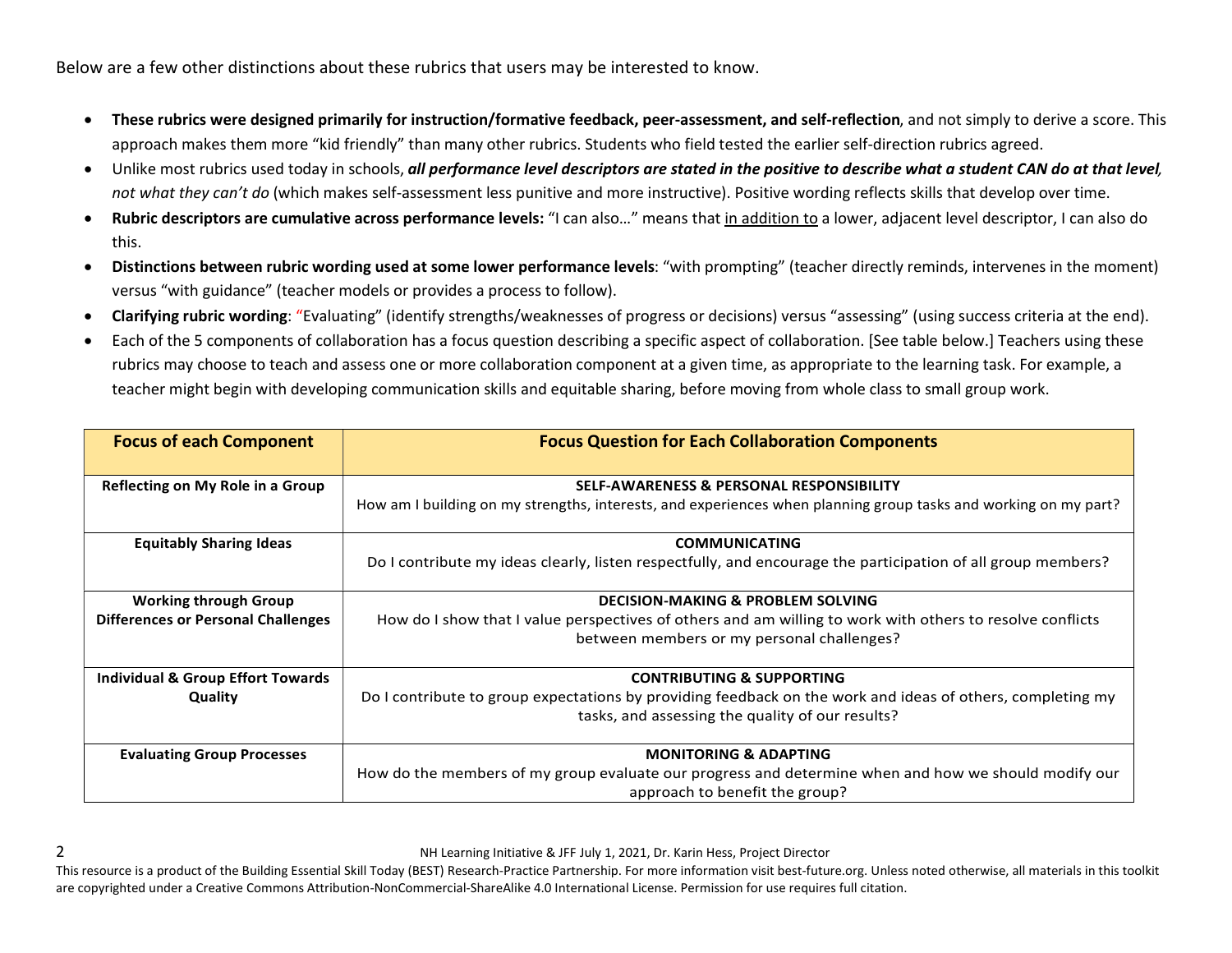| <b>Collaboration</b>                                                                                                                                                                                                            | <b>Extending</b>                                                                                                                                                 | <b>Applying</b>                                                                                                                      | <b>Developing</b>                                                                                                                                        | <b>Emerging</b>                                                                                                                            |
|---------------------------------------------------------------------------------------------------------------------------------------------------------------------------------------------------------------------------------|------------------------------------------------------------------------------------------------------------------------------------------------------------------|--------------------------------------------------------------------------------------------------------------------------------------|----------------------------------------------------------------------------------------------------------------------------------------------------------|--------------------------------------------------------------------------------------------------------------------------------------------|
| <b>Focus Questions</b>                                                                                                                                                                                                          | I can also                                                                                                                                                       | I can also                                                                                                                           | I can also                                                                                                                                               | $l$ can $\ldots$                                                                                                                           |
| <b>SELF-AWARENESS &amp;</b><br>PERSONAL RESPONSIBILITY<br>How am I building on my<br>strengths, interests, and<br>experiences when planning<br>group tasks and working on<br>my part?                                           | • Reflect on what I did well,<br>what I'm getting better at,<br>and what I learned from<br>working with my group.                                                | • Work with my group to<br>figure out what tasks we<br>each can do to accomplish<br>our shared goal and work to<br>complete my part. | • Choose what I will do to help my<br>group meet a goal (with<br>guidance).                                                                              | • Show that I understand group<br>processes by paying attention<br>and suggesting ways I can help<br>with group tasks (with<br>prompting). |
| <b>COMMUNICATING</b><br>Do I contribute my ideas<br>clearly, listen respectfully,<br>and encourage the<br>participation of all group<br>members?                                                                                | • Encourage everyone to<br>participate by asking follow-<br>up questions that help the<br>group to better understand<br>ideas or suggestions.                    | • Give suggestions to others<br>and ask for feedback that<br>helps me clarify my ideas.                                              | • Answer questions that help me<br>say more about my ideas and<br>ask questions to get more<br>information about the ideas of<br>others (with guidance). | • Take turns speaking, share my<br>ideas, and listen to ideas from<br>each group member (with<br>prompting).                               |
| <b>DECISION-MAKING &amp;</b><br><b>PROBLEM SOLVING</b><br>How do I show that I value<br>perspectives of others and<br>am willing to work with<br>others to resolve conflicts<br>between members or my<br>personal challenges?   | • Suggest ways that the group<br>might work out a conflict or<br>problem.                                                                                        | • Help my group plan and<br>suggest ways to be fair with<br>who does each part or task.                                              | • Work with my group to compare<br>how each of our ideas might be<br>different or the same (with<br>guidance).                                           | • Recognize how others feel and<br>try to work out differences<br>when we disagree (with<br>guidance).                                     |
| <b>CONTRIBUTING &amp;</b><br><b>SUPPORTING</b><br>Do I contribute to group<br>expectations by providing<br>feedback on the work and<br>ideas of others,<br>completing my tasks, and<br>assessing the quality of our<br>results? | • Work with my group to<br>evaluate how we did in<br>meeting group goals and<br>suggest ways to improve the<br>quality of our work next<br>time (with guidance). | • Meet group expectations for<br>contributing and completing<br>my part of the group's work.                                         | • Ask for feedback on my ideas<br>and give feedback to others<br>when asked (with guidance).                                                             | • Offer my ideas and respond to<br>the ideas of others with a<br>question or personal opinion<br>(with prompting).                         |
| <b>MONITORING &amp; ADAPTING</b><br>How do the members of<br>my group evaluate our<br>progress and determine<br>when and how we should<br>modify our approach to<br>benefit the group?                                          | • Work with my group to<br>suggest ways to improve the<br>quality of our final product<br>(e.g., using a peer<br>conferencing rubric).                           | • Build on ideas and<br>suggestions of others to<br>improve our group's<br>strategies or plan.                                       | • Suggest ideas when my group has<br>a problem and needs to make<br>changes to our plan (with<br>guidance).                                              | • Reflect on my progress and<br>follow guidance from others<br>when I need help (with<br>prompting).                                       |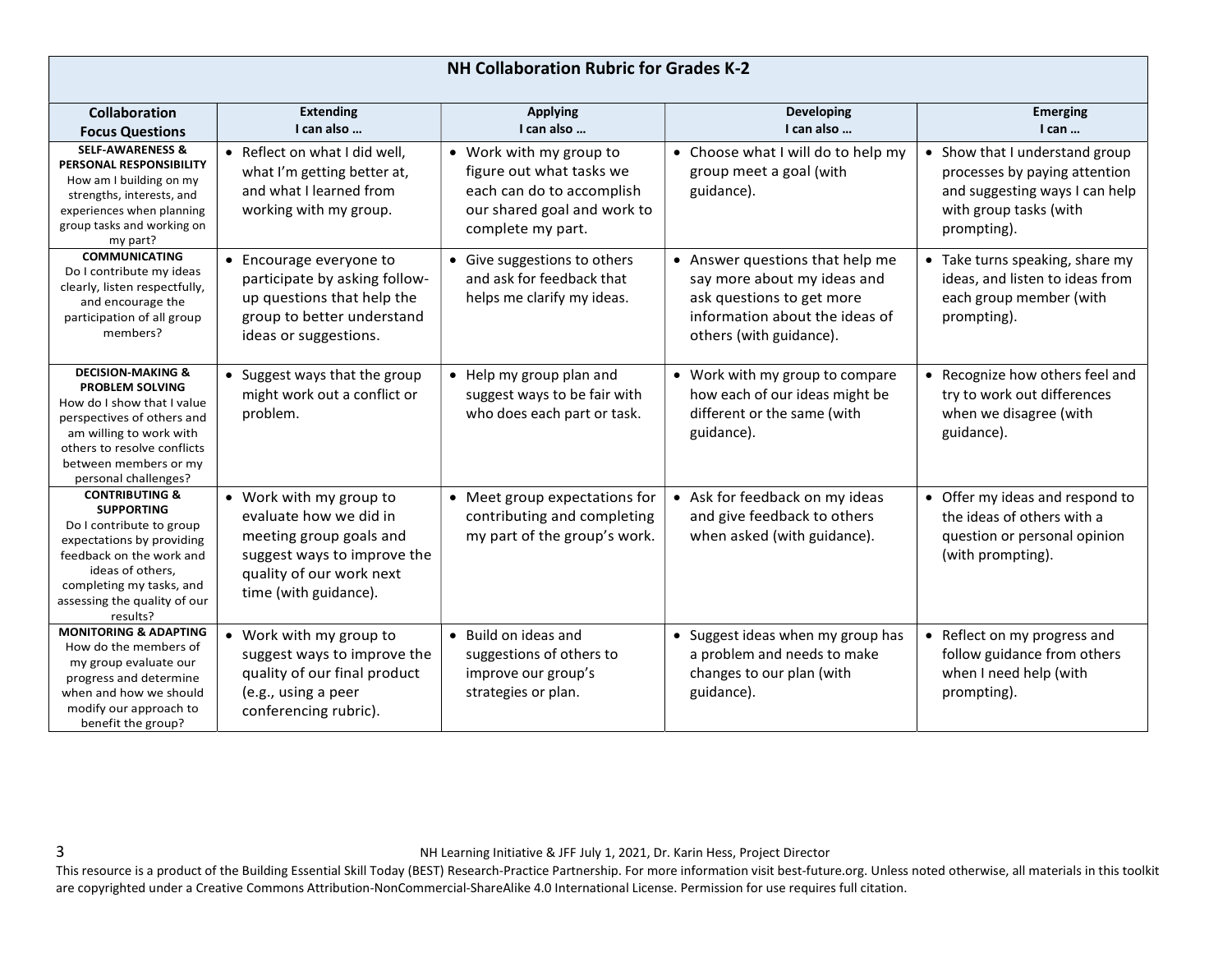|                                                                                                                                                                                                                                 |                                                                                                                                                                       | <b>NH Collaboration Rubric for Grades 3-5</b>                                                                                                                      |                                                                                                                               |                                                                                                                                                                   |
|---------------------------------------------------------------------------------------------------------------------------------------------------------------------------------------------------------------------------------|-----------------------------------------------------------------------------------------------------------------------------------------------------------------------|--------------------------------------------------------------------------------------------------------------------------------------------------------------------|-------------------------------------------------------------------------------------------------------------------------------|-------------------------------------------------------------------------------------------------------------------------------------------------------------------|
| <b>Collaboration</b><br><b>Focus Questions</b>                                                                                                                                                                                  | <b>Extending</b><br>I can also                                                                                                                                        | <b>Applying</b><br>I can also                                                                                                                                      | <b>Developing</b><br>I can also                                                                                               | <b>Emerging</b><br>$l$ can $\ldots$                                                                                                                               |
| <b>SELF-AWARENESS &amp;</b><br>PERSONAL RESPONSIBILITY<br>How am I building on my<br>strengths, interests, and<br>experiences when planning<br>group tasks and working on<br>my part?                                           | Reflect on what I learned<br>$\bullet$<br>working with my group when<br>I used my strengths and<br>challenged myself.                                                 | • Work with my group to<br>analyze possible strategies<br>and roles, choose the best<br>approach to accomplish our<br>shared goal, and complete<br>my parts.       | • Choose my role and work to<br>complete my tasks to help my<br>group meet a shared goal (with<br>guidance).                  | • Suggest ways I will<br>contribute my strengths to<br>help with group tasks<br>(with prompting).                                                                 |
| <b>COMMUNICATING</b><br>Do I contribute my ideas<br>clearly, listen respectfully,<br>and encourage the<br>participation of all group<br>members?                                                                                | • Encourage everyone to<br>participate by asking follow-<br>up questions, giving<br>relevant feedback, or<br>showing appreciation for<br>each person's contributions. | • Provide additional support<br>for my ideas/opinions and<br>ask others to elaborate on<br>their perspectives so I can<br>better understand them.                  | • Clarify or elaborate on my ideas<br>when asked and ask others for<br>more information about their<br>ideas.                 | Take turns when sharing<br>my ideas, giving<br>suggestions, or listening to<br>ideas shared by others<br>(with prompting).                                        |
| <b>DECISION-MAKING &amp;</b><br><b>PROBLEM SOLVING</b><br>How do I show that I value<br>perspectives of others and<br>am willing to work with<br>others to resolve conflicts<br>between members or my<br>personal challenges?   | • Ask others to share different<br>points of view when we are<br>trying to find a way to resolve<br>a conflict.                                                       | • Work with my group to<br>agree on how to fairly assign<br>tasks and roles (e.g., figuring<br>out how to use each<br>person's ideas, strengths, or<br>interests). | • Contribute my ideas to group<br>planning and suggest ways to be<br>fair when deciding on possible<br>tasks (with guidance). | Compare my ideas to ideas<br>$\bullet$<br>of others and respond to<br>questions that help me<br>understand the similarities<br>or differences (with<br>guidance). |
| <b>CONTRIBUTING &amp;</b><br><b>SUPPORTING</b><br>Do I contribute to group<br>expectations by providing<br>feedback on the work and<br>ideas of others,<br>completing my tasks, and<br>assessing the quality of our<br>results? | • Work with my group to give<br>each other help and<br>feedback to ensure the<br>quality of our work meets<br>group goals and success<br>criteria.                    | • Meet group expectations for<br>completing my individual<br>tasks and contributing to<br>the quality of my group's<br>work.                                       | Ask for feedback on my ideas<br>and give feedback to others<br>based on group expectations<br>and planning.                   | Share my ideas and explain<br>$\bullet$<br>how they could help meet<br>our group's expectations.                                                                  |
| <b>MONITORING &amp; ADAPTING</b><br>How do the members of<br>my group evaluate our<br>progress and determine<br>when and how we should<br>modify our approach to<br>benefit the group?                                          | Reflect with my group on<br>progress we made and what<br>we learned from working out<br>problems or challenges<br>together.                                           | • Affirm and build on ideas of<br>others and help my group<br>change our plan to improve<br>our strategies or our<br>processes.                                    | • Work with my group to identify<br>challenges and look for possible<br>solutions (with guidance).                            | Reflect on my progress and<br>$\bullet$<br>reach out to others for<br>feedback when needed<br>(with prompting and<br>guidance).                                   |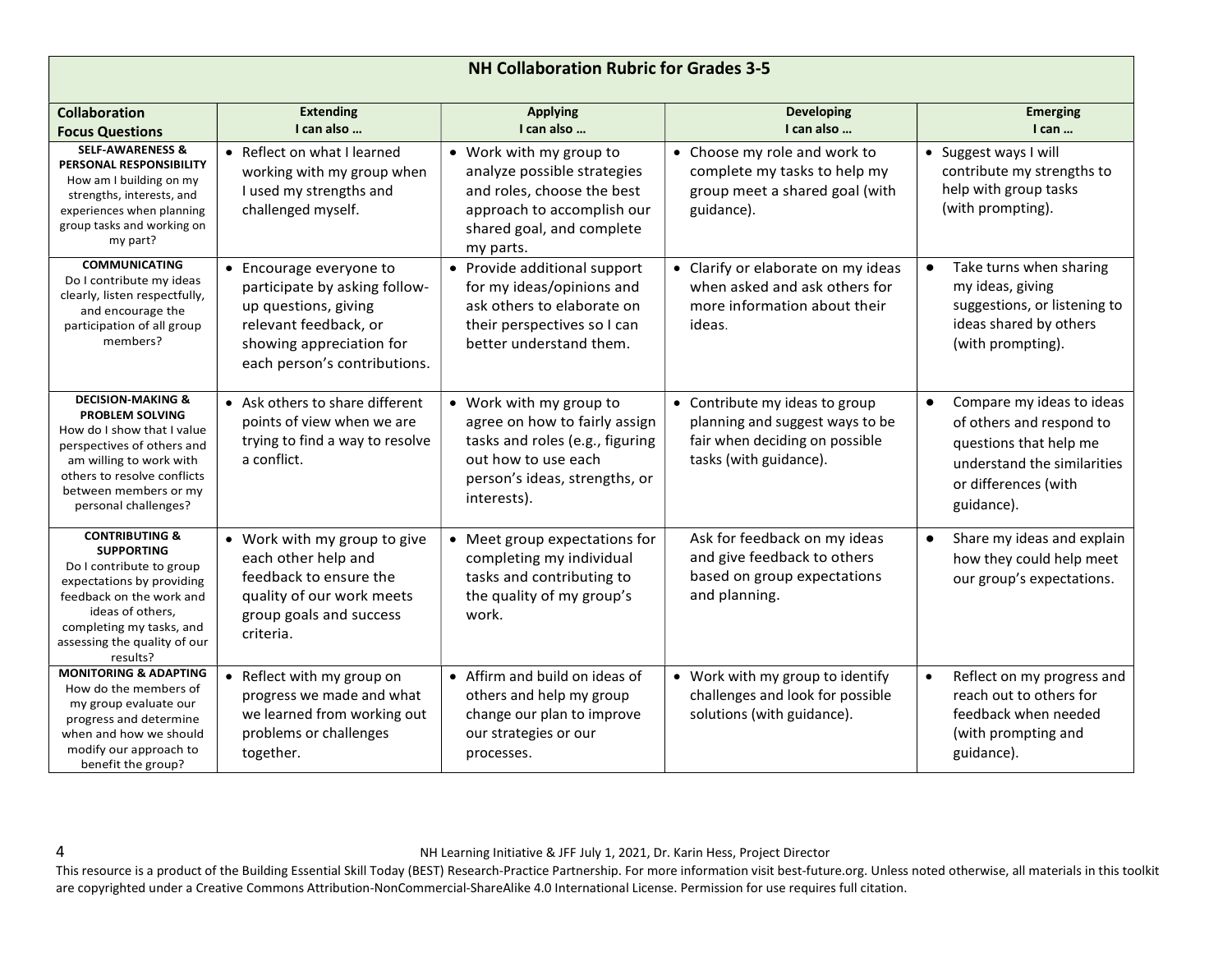| <b>NH Collaboration Rubric for Grades 6-8</b>                                                                                                                                                                                |                                                                                                                                                                                                            |                                                                                                                                                                       |                                                                                                                                                                                           |                                                                                                                                                                              |
|------------------------------------------------------------------------------------------------------------------------------------------------------------------------------------------------------------------------------|------------------------------------------------------------------------------------------------------------------------------------------------------------------------------------------------------------|-----------------------------------------------------------------------------------------------------------------------------------------------------------------------|-------------------------------------------------------------------------------------------------------------------------------------------------------------------------------------------|------------------------------------------------------------------------------------------------------------------------------------------------------------------------------|
| <b>Collaboration</b><br><b>Focus Questions</b>                                                                                                                                                                               | <b>Extending</b><br>I can also                                                                                                                                                                             | <b>Applying</b><br>I can also                                                                                                                                         | <b>Developing</b><br>I can also                                                                                                                                                           | <b>Emerging</b><br>$l$ can $\ldots$                                                                                                                                          |
| <b>SELF-AWARENESS &amp;</b><br>PERSONAL RESPONSIBILITY<br>How am I building on my<br>strengths, interests, and<br>experiences when planning<br>group tasks and working on<br>my part?                                        | Describe how I contributed<br>my strengths and overcame<br>challenges to improve the<br>quality of my group's final<br>product.                                                                            | • Work with my group to set<br>group goals, analyze possible<br>approaches to accomplish<br>tasks, and assign individual<br>roles that maximize group<br>potential.   | • Show a commitment to<br>group goals and adjust my<br>responsibilities to ensure<br>that my contributions help<br>my group meet success<br>criteria for quality work (with<br>guidance). | • Draw on past experiences<br>when working with my<br>group to establish norms<br>for group processes and<br>to guide my contributions<br>to group tasks (with<br>guidance). |
| <b>COMMUNICATING</b><br>Do I contribute my ideas<br>clearly, listen respectfully,<br>and encourage the<br>participation of all group<br>members?                                                                             | • Contribute well-supported<br>ideas and validate each team<br>member's contributions with<br>positive reinforcement and<br>constructive feedback.                                                         | • Work with my group to pose<br>questions, seek feedback, and<br>analyze different perspectives<br>in order to modify a position<br>or idea.                          | • Justify my point of view with<br>supporting evidence and<br>pose questions or give<br>feedback to others to clarify<br>their points of view (with<br>guidance).                         | • Share and elaborate on<br>my perspectives and<br>encourage others to share<br>their perspectives during<br>group dialogue (with<br>prompting).                             |
| <b>DECISION-MAKING &amp;</b><br>PROBLEM SOLVING<br>How do I show that I value<br>perspectives of others and<br>am willing to work with<br>others to resolve conflicts<br>between members or my<br>personal challenges?       | • Work with my group to<br>evaluate possible trade-offs and<br>merits of each idea and find a<br>way to resolve conflicts that<br>honor each member's<br>contributions.                                    | • Work with my group to build<br>consensus when determining<br>tasks and roles needed to<br>achieve group goals, based<br>on each person's strengths or<br>interests. | • Use my understanding of<br>differing perspectives and<br>approaches to develop shared<br>group goals, roles, and tasks.                                                                 | • Follow a process provided<br>by the teacher to advocate<br>for my ideas, consider ideas<br>of others, and work<br>towards group consensus.                                 |
| <b>CONTRIBUTING &amp;</b><br><b>SUPPORTING</b><br>Do I contribute to group<br>expectations by providing<br>feedback on the work and<br>ideas of others, completing<br>my tasks, and assessing the<br>quality of our results? | • Analyze alternative<br>approaches that could<br>increase my personal learning<br>or advance the overall quality<br>of my group's performance.                                                            | • Support my group by working<br>to complete individual and<br>group tasks and evaluating<br>the effectiveness of our<br>approach or quality of our<br>final product. | • Affirm the efforts and ideas<br>of others and suggest ways<br>to use them to advance<br>group expectations and<br>planning.                                                             | • Explain how my<br>contributions could help to<br>meet expectations for<br>completing my group's<br>work.                                                                   |
| <b>MONITORING &amp; ADAPTING</b><br>How do the members of my<br>group evaluate our progress<br>and determine when and<br>how we should modify our<br>approach to benefit the<br>group?                                       | Work with my group to reflect<br>on group progress and adapt<br>norms, roles, or strategies to<br>optimize the collective group<br>effort and advance the overall<br>quality of my group's<br>performance. | • Work with my group to<br>analyze challenges, identify<br>the need for different<br>strategies, and adjust our<br>approach to meet individual or<br>group needs.     | • Contribute ideas and build<br>upon suggestions from others<br>to make possible individual or<br>group course corrections (with<br>guidance).                                            | • Monitor my progress in<br>completing tasks and work<br>through challenges with<br>help from others.                                                                        |